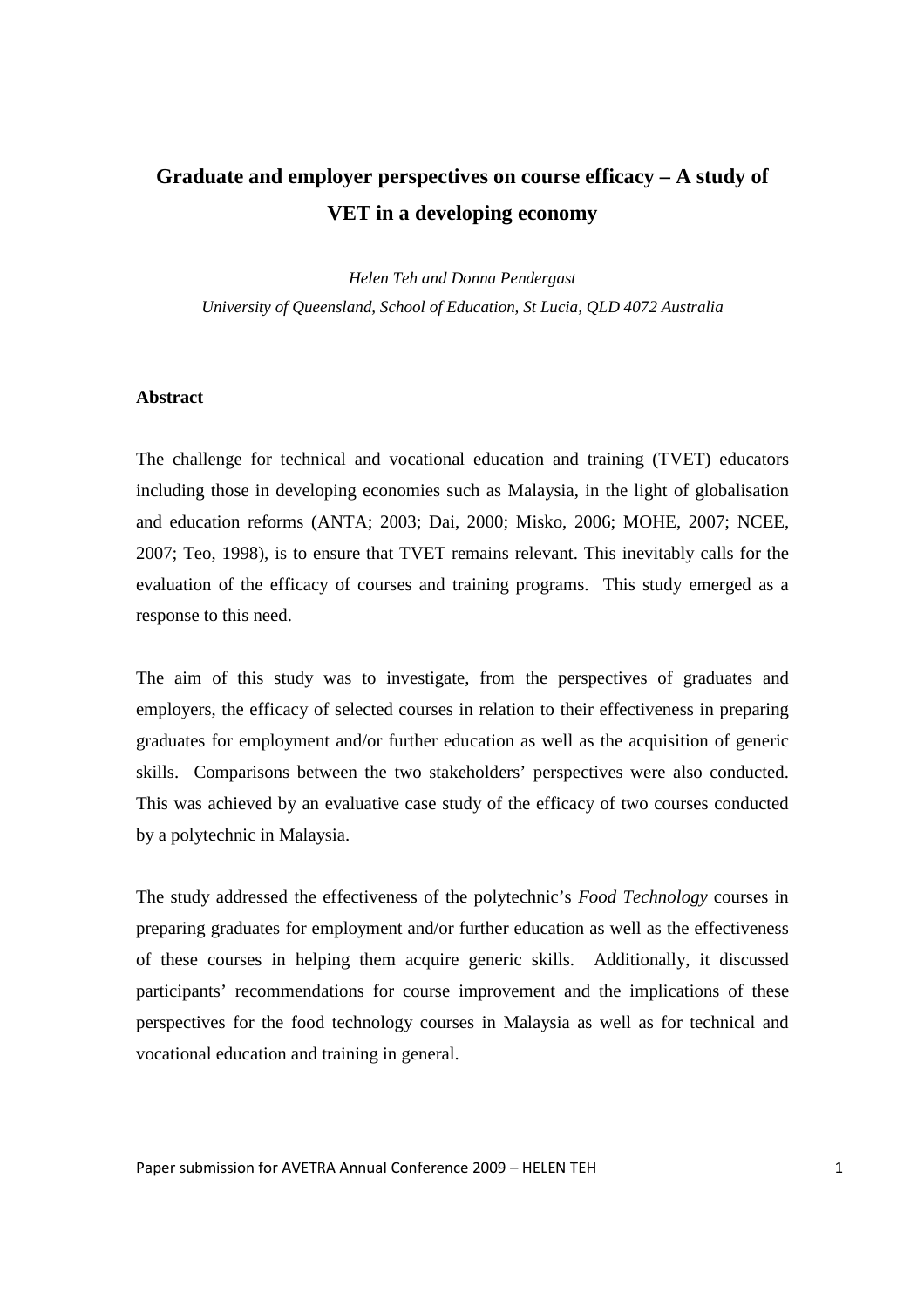A mixed method research design was employed. A survey was conducted of 789 students who had graduated between 6 months to 3 years earlier. Employer participants were also surveyed. A small number of these participants were subsequently interviewed. Quantitative data collected were subjected to descriptive and statistical analyses while content analyses were applied to the qualitative data obtained.

This study fosters a deeper understanding of the elements that shaped and explained stakeholders' perspectives which will help educators better understand and respond to the needs of employers as their learners (WADET, 2006).

## **Introduction**

Globalisation and education reforms have resulted in a significant shift to a *knowledgebased economy* where knowledge is now regarded as a nation's key resource; increasing emphases for work competency standards, quality assurance and accountability; industry involvement; and generic skills acquisition (ANTA; 2003a; Dai, 2000; Misko, 2006; MOHE, 2007; NCEE, 2007; Teo, 1998). The challenge for technical and vocational education and training (TVET) educators, in the light of these demands, is to ensure that TVET remains relevant. This necessitates reviews of curricula and pedagogies which inevitably call for the evaluation of the efficacy of courses and training programs. This study emerged as a response to this need. It investigated graduate generic skills acquisition involving both alumni and employers as stakeholders in the evaluation, thereby filling the gap of research in these aspects, particularly in Malaysia.

A case study of the food technology courses comprised in the Food Technology Program offered by a higher education institution, the Sultan Haji Ahmad Shah Polytechnic, was undertaken to investigate graduate and employer perspectives on the efficacy of the courses of study, and to identify the factors leading to these views. This study served as a single case study in which general principles of course efficacy were explored, for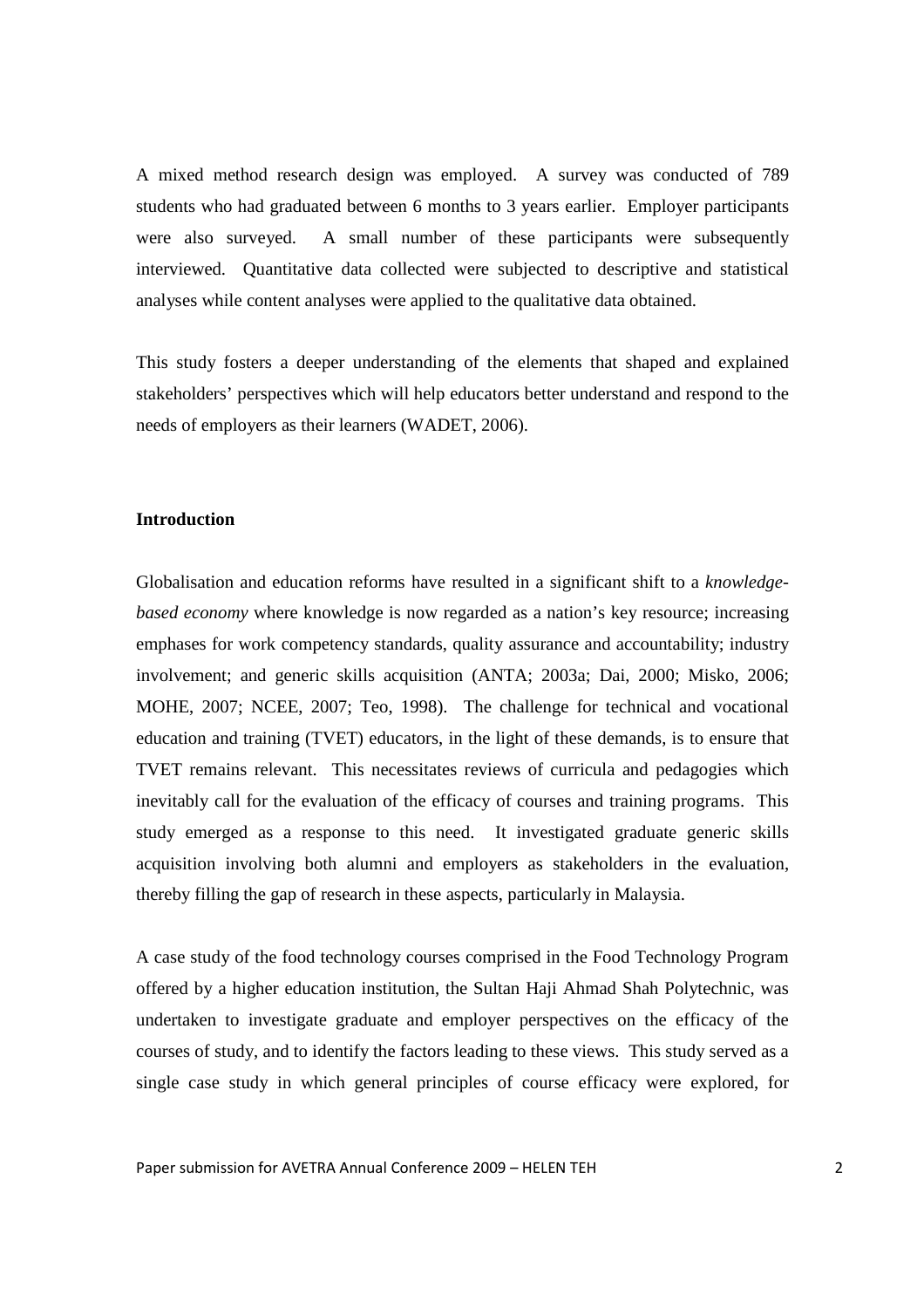possible application across other courses and programs in the institution and more broadly to other TVET contexts.

# **Literature Review**

#### *Graduate and Employer Feedback Invaluable for Course Efficacy*

Many researchers such as Misko (2006), Stufflebeam (2003a) and Fretwell (2003) advocate the involvement of stakeholder groups in evaluation. These stakeholders include students, alumni, employers, parents, governing bodies, training institution management and instructional staff (Fretwell, 2003). In practice however, the main groups targeted for feedback were usually students or new graduates, through student experience surveys. There is unease amongst researchers about drawing conclusions based on student experience surveys alone as some studies have shown that employers often gauge skills and abilities from a different perspective to that of course graduates or alumni (Hoey and Gardner, 1999). Additionally, vocational training without employer input is bound to lose relevance to the world of work (Green, 2004). Thus institutions need to carry out both alumni and employer feedback to gain a comprehensive picture of student outcomes in course and curriculum evaluation. The germaneness of student experience survey and employer feedback in program improvement is further reinforced by the fact that such feedback is either advocated as or forms one of the key elements for good practice, effective training and program improvement (IBHE, 2004; Banta, Lund, Black & Oblander, 1996; Townsend, Waterhouse, and Malloch, 2005; ANTA, 2003b, Stufflebeam, 2003b). Student and employer inputs are particularly pertinent if the curriculum imparted to learners is to remain relevant and useful in the face of challenges that accompany globalisation and technological innovations of the 21st century.

Although the gathering of data from multiple sources is expedient, this study focused particularly on graduate and employer perspectives as a way of building a deeper understanding of the efficacy of the courses. However, this study was not limited to an evaluation of the efficacy of courses utilizing two different data sources but it sought a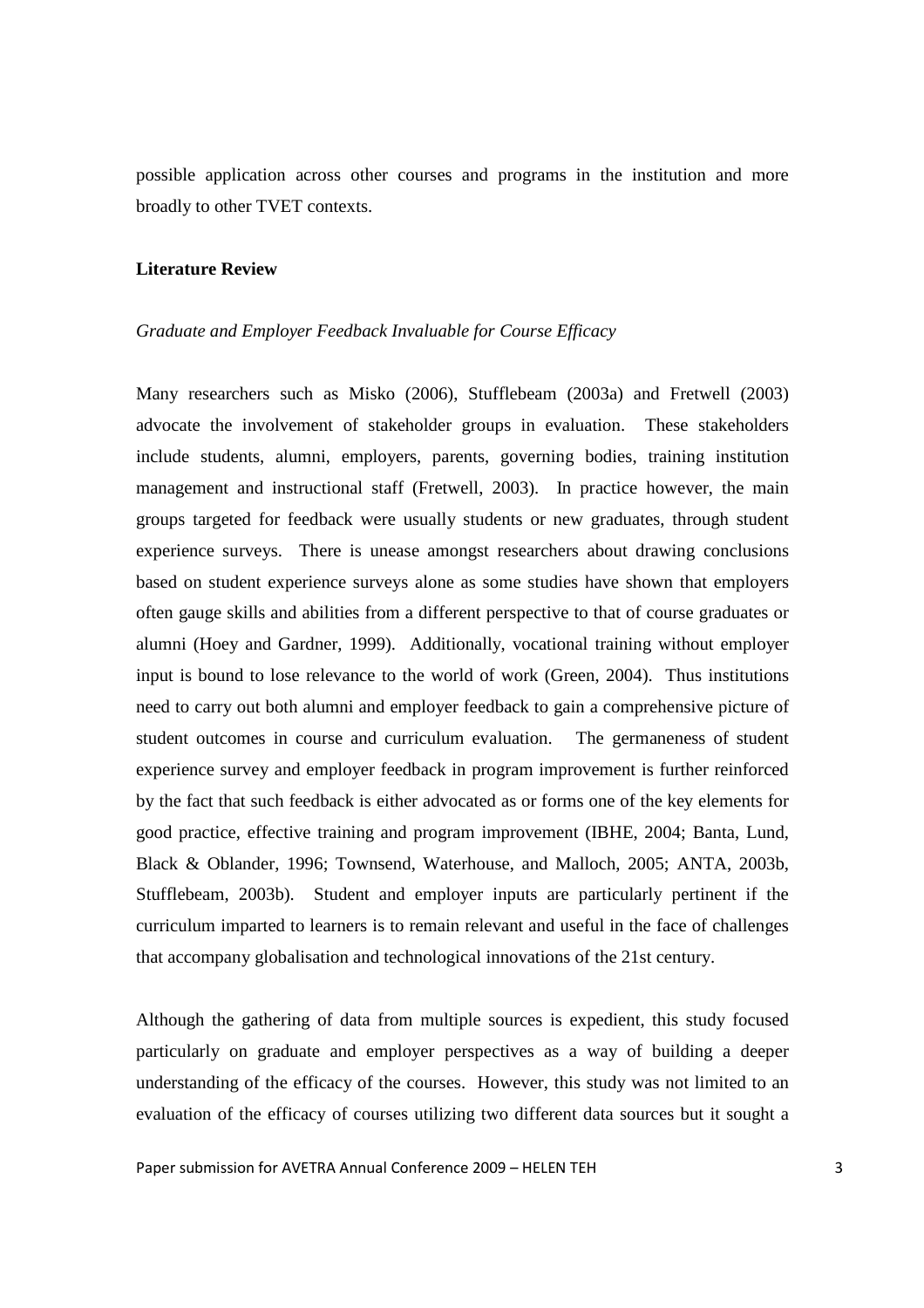better understanding of stakeholders' views and their needs viz. that of the course graduates and employers. It was anticipated that the findings would help educators to better understand and respond to the needs of employers as well as better support their learners (WADET, 2006). It was further anticipated that such understanding would be instrumental in encouraging collaboration and foster a shared sense of responsibility between employers and educators in promoting workforce readiness in a nation (Mitchell, 2007). It can be argued that not every student who enrols in a program at institutions of higher education does so with employment as the goal, but the fact remains however, that most do. Thus, a deeper understanding of the perspectives of course graduates and their employers would augur well for prospective students, industries and training institutions in technical education as well as higher education in general.

## *Employment and Generic Skills Attainment*

TVET is currently faced with the challenges posed by the displacement of the traditionally-strong focus on manual work in favour of mental work, or at least the changing mixture of competencies required in the workplace. The role of TVET is no longer limited to equipping students with technical and vocational knowledge and skills so that they are better prepared for employment. In today's context, TVET is also expected to help learners acquire generic skills. Generic skills in this context refer to a set of skills deemed important at the workplace and have variously been referred to as employability skills, life skills, core skills and key skills (Curtis & McKenzie, 2001). Most generic skills frameworks include ICT skills, lifelong learning skills, numeracy, team working skills, creative and innovative skills, communication skills, problemsolving skills, and management and organizing skills (Curtis & McKenzie, 2001; DEST, 2002; DfES, 2003; ANTA, 2003a; NCEE, 2007).

In addition, TVET is perceived as essential for enhancing economic competitiveness for a nation and for contributing to social inclusion, poverty reduction and sustainable development (UNEVOC, 2006). Added to these challenges is the perceived need for education and training systems including TVET to have closer and more explicit links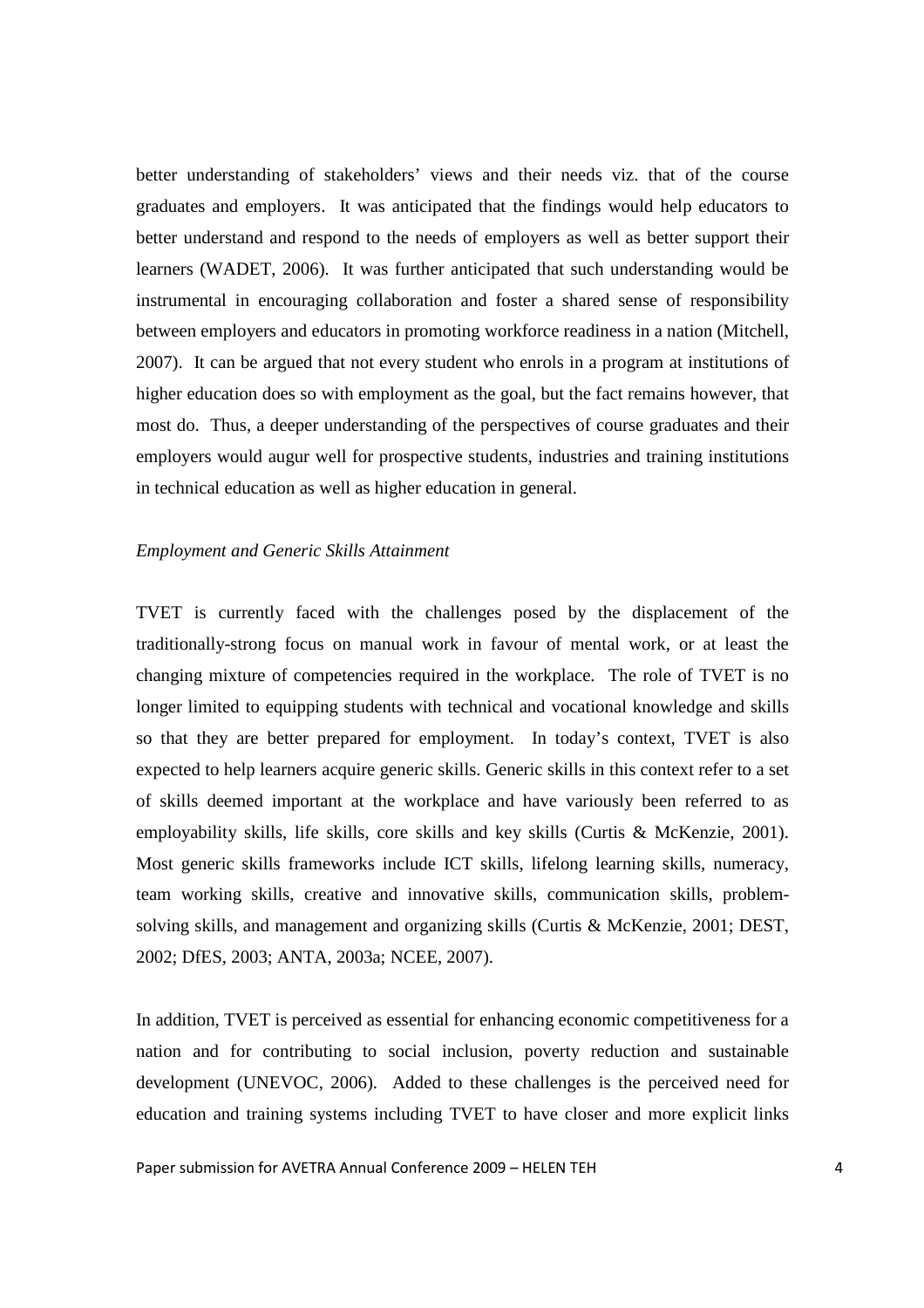with the contemporary requirements of the economy, which is characterised by increasing globalisation of national economies, rapidly changing markets, increased global competition for goods and labour, technological innovations and the movement from mass production to flexible specialisation in the production process (Clayton, Blom, Meyers, & Bateman, 2003).

An issue closely related to these challenges and the evaluation of courses is the need to identify and gauge the extent to which a set of generic skills deemed indispensable for success at the workplace and at home, have been developed in graduates (Uhalde, Strohl, & Simkins, 2006). The development of generic skills in graduates is increasingly seen as an imperative agenda for pursuit by institutions of higher education. In particular, there has been an increased emphasis on developing graduates' capacities as life-long learners. The importance of this skill has been derived from the increasing conviction amongst educators and policy makers that life-long learning is an essential attribute for one to compete successfully in the light of globalization, fast-changing technological advances and knowledge-based as well as skill-based economies (MOE, 2004; DEST, 2004; MCEETYA, 1999; Goh, 1997). Although skills change more slowly, knowledge gained today becomes obsolete very quickly. On the micro-level, if knowledgeable workers do not continuously update their knowledge, they make themselves obsolete by design thus life-long learning skills are vital for both today's and tomorrow's workforce. On the macro-level, this same attribute together with the adeptness in embracing change and the ability to think creatively as well as critically augurs well in determining the future well being of a nation. A nation's workforce needs to engage in a continuous renewal of their knowledge, skills and competence if they are to remain competitive (Clark, 2005, Guest, 2007, Wang, 2007). It is therefore not surprising that developing and encouraging lifelong learners now occupies one of the rungs in the educational agenda of most countries (MOE, 2004; DEST, 2004; MCEETYA, 1999; Goh, 1997).

This agenda is also true of developing countries such as Malaysia. The Ministry of Higher Education has mandated the polytechnics and the community colleges produce graduates who are formally trained in courses that would lead to careers as technicians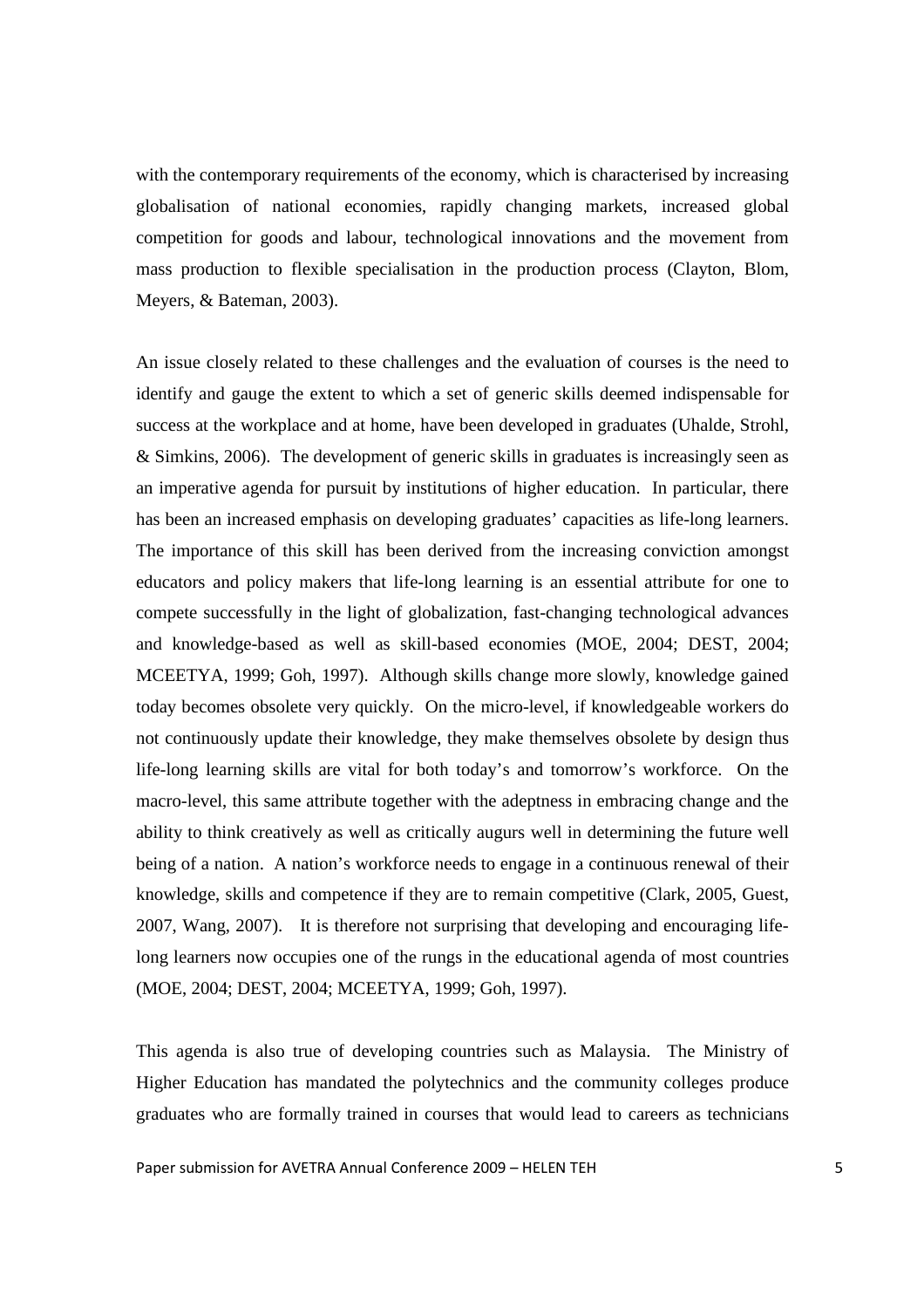and middle management positions. These graduates need to be equipped with knowledge and competencies that are current and market-ready. They also need to possess generic skills considered essential for success in the workplace. These concerns – employability, generic skills identification, and generic skills development with special emphasis on lifelong learning in addition to concerns such as a client-centred evaluation and follow up studies – are elements that many researchers are convinced must be addressed if training is to remain relevant (Rahimah, 1998; Brand, 1994; Gallagher, 1998; Green, 2004). For that to happen, determination of 'what works and what does not' of the courses offered is essential to curriculum reviewers and curriculum developers as well as the trainers in planning teaching and learning strategies.

# **Research context**

This study targeted Food Technology course graduates from the Sultan Haji Ahmad Shah Polytechnic (POLISAS) in Malaysia and their employers as the participants. This department offers two courses in its Food Technology Program namely the 2-year *Certificate in Food Technology* and the 3-year *Diploma in Food Technology*. The former commenced in 1983, while the latter started in 1990. Although exit surveys were carried out on graduating students, these were sporadic until 2005 which resulted in the *Tracer Study Reports* (BPP, 2006; 2007). The *2006 Tracer Study Report* (BPP, 2007) grouped all the programs offered into 4 categories namely *Science, Arts and Social Sciences, Technical and Information Technology and Communications*. The *Food Technology Program* was grouped with *Wood-based Technology Program* under the *Science* category. An obvious limitation to this aggregation procedure is that the results may not necessarily reflect the perception of either group of graduates. Food technology and wood-based programs differ not only in the subjects they study, the sector skills trained but also the teaching approaches employed.

Such aggregated findings also do not enable the identification of sector skills required by industries which employ graduates from different programs. Thus there is still a lack of empirical studies on the performance and efficacy of these courses in preparing the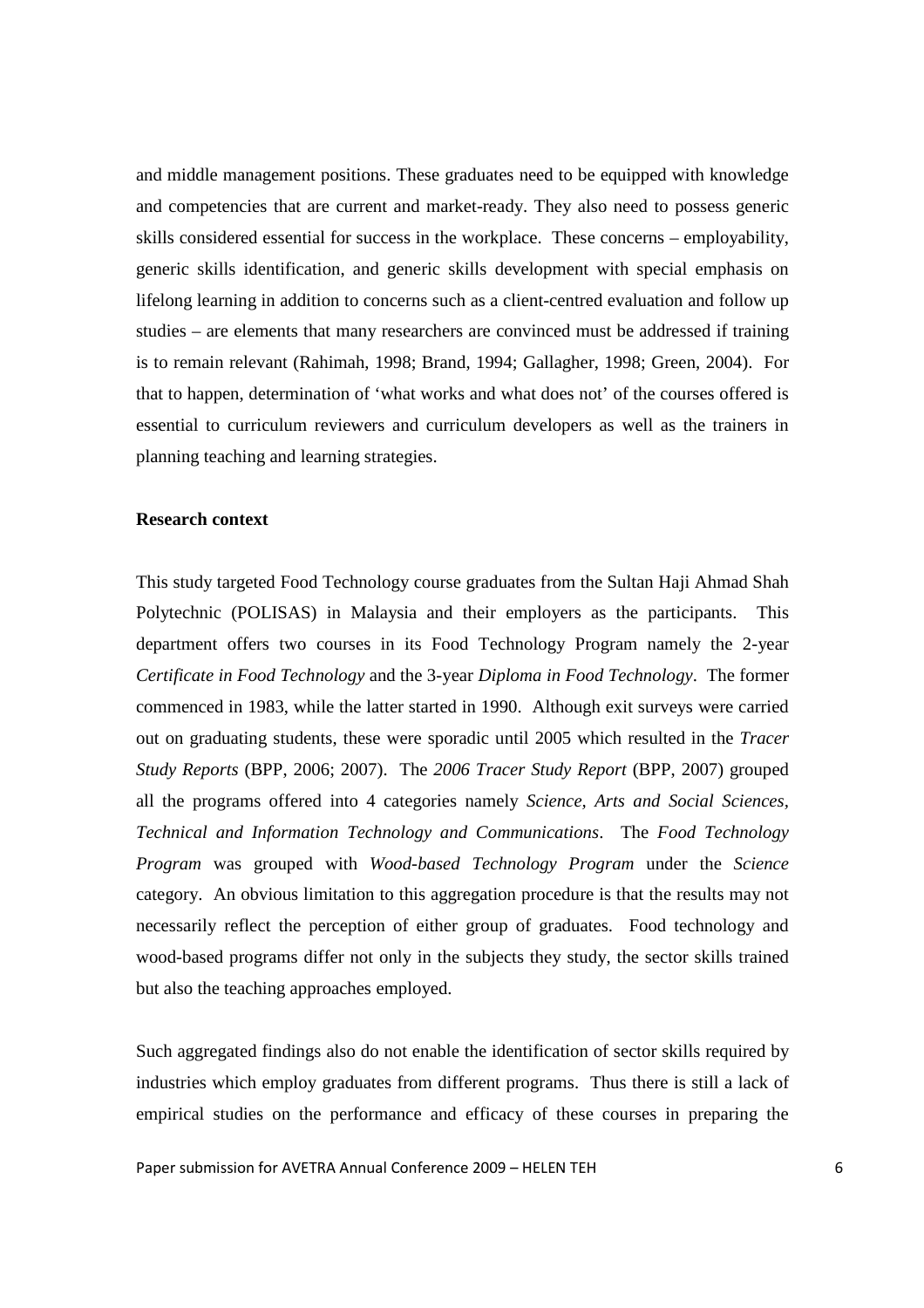graduates for the workplace and/or further education. This study was aimed at addressing some of these lacks by focusing on only one program viz. the Food Technology Program to facilitate the identification of sector skills besides determining the efficacy of the course in preparing graduates of employment, further education and the acquisition of generic skills particularly lifelong learning.

## **Research Method**

This study employed a mixed method research design utilising both quantitative surveys, with some open-ended questions; and qualitative semi-structured interviews. Two survey instruments, the *Graduate Questionnaire* and the *Employer Questionnaire* were developed based on research questions and adaptations from the *Graduate Course Experience Questionnaire* (McInnis, Griffin, James, & Coates, 2001; GCA, 2007), the *Monash University Employer Survey* (CHEQ, 2004), the *DPCCE Strategic Plan 2005 – 2010* (DPCCE, undated), and the *POLISAS Food Technology Program* overview.

The graduate questionnaire was piloted using the test-retest method employing 28 students in the final semester of the Diploma in Food Technology course. The two tests were conducted 4 days apart. Correlations were calculated for both nominal and interval data using the software SPSS 16.0. A correlation value of +0.660 was obtained for the questionnaire indicating a moderately strong reliability for the questionnaire.

A survey of the entire population of 789 food technology graduates who had completed their studies between 6 months to 3 years was conducted. Mail, emails with the *Graduate Questionnaire* attached and online survey were employed to reach as many graduates as possible and to increase the response rate by offering participants alternative modes of responding to the questionnaires. A total of 234 graduates responded. 53 employer surveys were sent out based on contact details obtained from graduate respondents. 27 employers responded. However, only data from 20 of these employers were complete enough to be used. This is an obvious limitation. Follow up interviews were carried out with 6 randomly chosen graduate respondents and 6 employers who had indicated their willingness to participate in the interviews. For the purpose of this paper,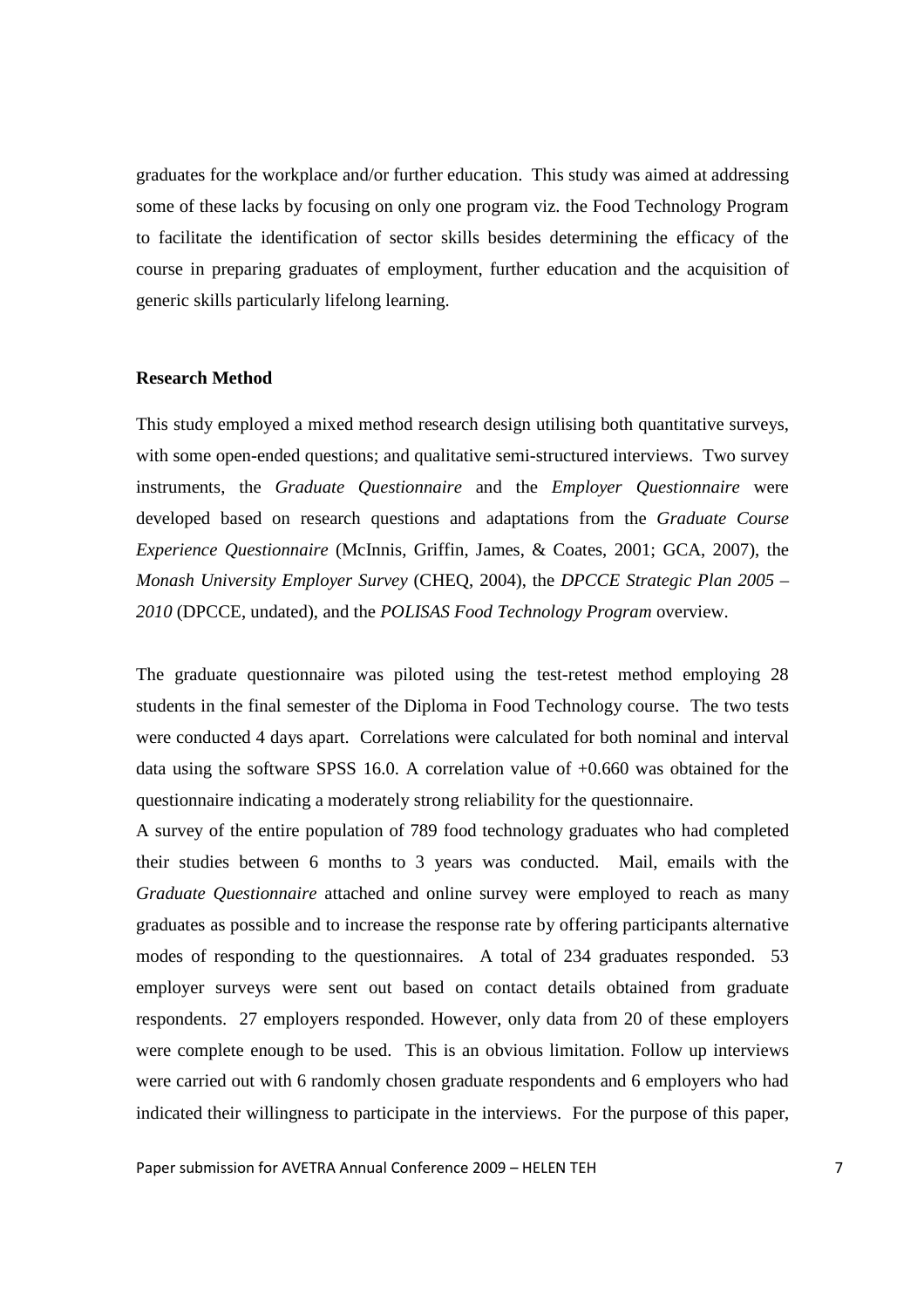only some preliminary data analysis of the quantitative survey for graduate and employer respondents will be presented and a few issues of interest highlighted. Data analysis of both the surveys as well as the interviews for the respondents is ongoing.

# **Preliminary Results**

## *Demographic summary of the graduate participants*

The graduate survey quantitative data were analysed using SPSS for Windows 16.01. Table 1 summarizes some demographic data of the graduate participants. The gender breakdown of the graduate participants is about 85 % female and 15 % male. The participants came from three main ethnic backgrounds. The Malays and the other indigenous groups made up almost 95 % of the graduate participants, the Chinese, about 4.7 % and the Indians, about 0.9%.

|                           | Gender                  |        |                       |  |
|---------------------------|-------------------------|--------|-----------------------|--|
|                           | Male<br>Total<br>Female |        |                       |  |
| Ethnicity                 |                         |        |                       |  |
| Malays & other indigenous | 33                      | 186    | 219                   |  |
| groups                    | 14.2 %                  | 80.2 % | 94.4 %                |  |
| Chinese                   | 2                       | 9      | 11                    |  |
|                           | 0.9%                    | 3.8%   | 4.7 %                 |  |
| Indian                    | 0                       | 2      | $\mathcal{D}_{\cdot}$ |  |
|                           | 0.0 %                   | 0.9%   | 0.9%                  |  |
| Total                     | 35                      | 197    | 232                   |  |
|                           | 15.1 %                  | 84.9%  | 100.0%                |  |

#### **Table 1 Ethnicity versus Gender of the Graduate Participants**

\* 2 cases with missing data

The demographic data analysis also showed that the number of female participants who graduated with a certificate level qualification (48%) almost equalled those who graduated with a diploma level qualification (52%). However, more of the male participants (60 %) were certificate graduates.

Mann-Whitney U tests were used to compare the demographic data of the graduate respondents with that of the population. The results found no significant differences in the gender ratio, ethnic background and levels of qualification between the respondents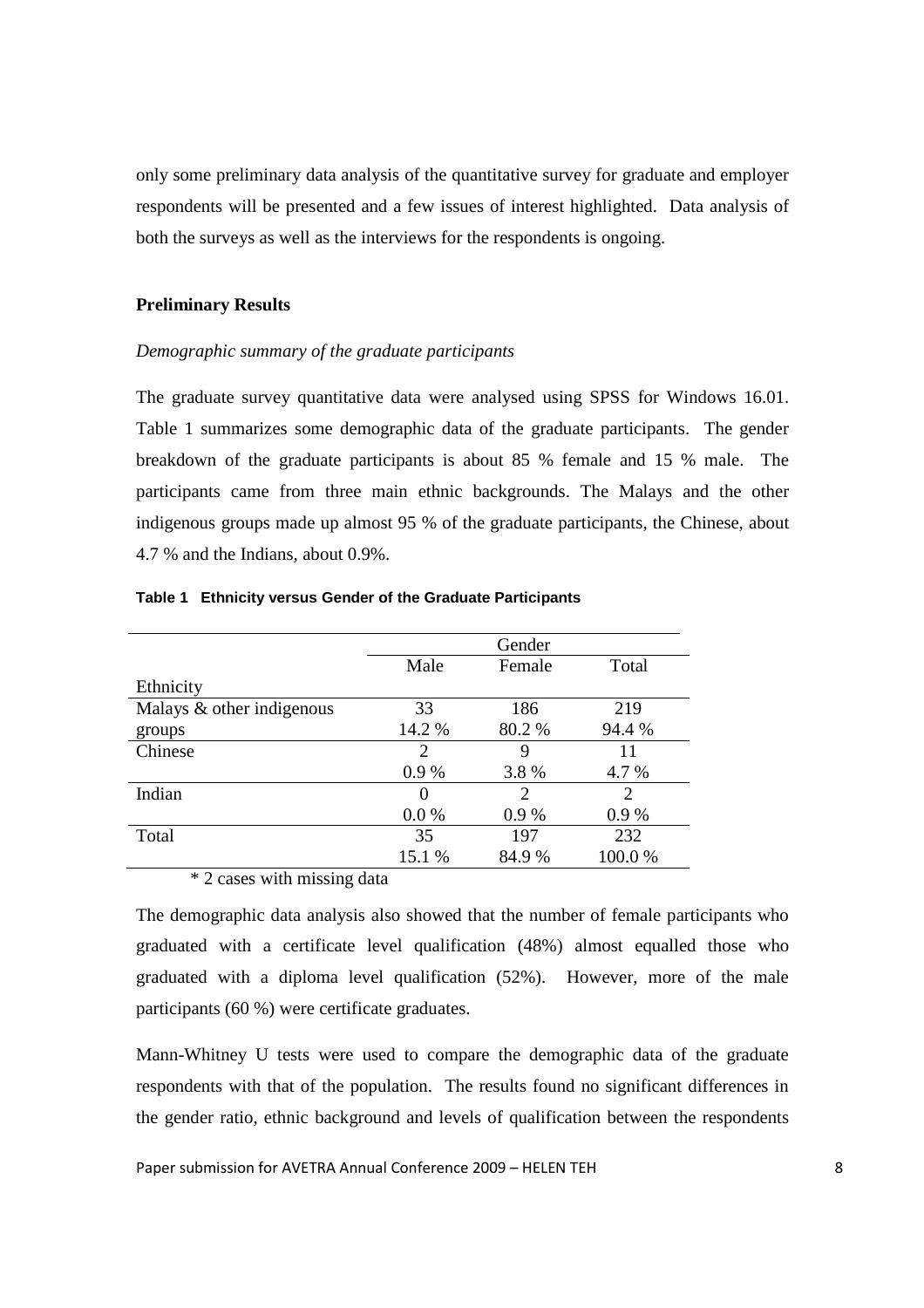and the population  $(p<.05)$ . It can be deduced that the respondents reflect the demographic attributes of the population and thus demonstrated a good representation of the population.

*Course Efficacy in Preparing Graduates for Employment and/or Further Education* 

One indicator of the effectiveness of the food technology courses in preparing graduates for employment and/or further education was to look into the current employment or further education status of the respondents (Table 2).

**Table 2 Current Employment/ Further Education Status of Graduate Respondents\*Qualification** 

|                           | Current employment / further education status of<br>respondents |       |      |        |  |
|---------------------------|-----------------------------------------------------------------|-------|------|--------|--|
|                           | Total<br>Studying Unemployed<br>Employed                        |       |      |        |  |
| Qualification             |                                                                 |       |      |        |  |
| Diploma Level             | 68                                                              | 45    | 5    | 118    |  |
| % within Qualification    | 57.6%                                                           | 38.1% | 4.2% | 100.0% |  |
| % of Total                | 29.2%                                                           | 19.3% | 2.1% | 50.6%  |  |
| Certificate Level         | 34                                                              | 70    | 11   | 115    |  |
| % within Qualification    | 29.6%                                                           | 60.9% | 9.6% | 100.0% |  |
| % of Total                | 14.6%                                                           | 30.0% | 4.7% | 49.4%  |  |
| Total (excluding Missing) | 102                                                             | 115   | 16   | 233    |  |
|                           | 43.8%                                                           | 49.3% | 6.9% | 100.0% |  |
| Either employed or        |                                                                 |       |      |        |  |
| studying                  | 93.1%                                                           |       |      |        |  |

It was found that 93.1 % of the graduate respondents were either currently employed or furthering their studies (Table 2). It was further found that 57.6 % of graduates with diploma qualification were employed while 38.1 % were pursuing further education. The trend was reversed amongst certificate graduates with 29.6 % employed and 60.9 % pursuing further education. An issue of great concern for developing economies like Malaysia is the high unemployment rate amongst graduates of higher institutions of learning (Nazaria Baharudin, 2004; Bernama, 2008; MOF, 2008). The preliminary findings of this study suggest that POLISAS food technology graduates were able to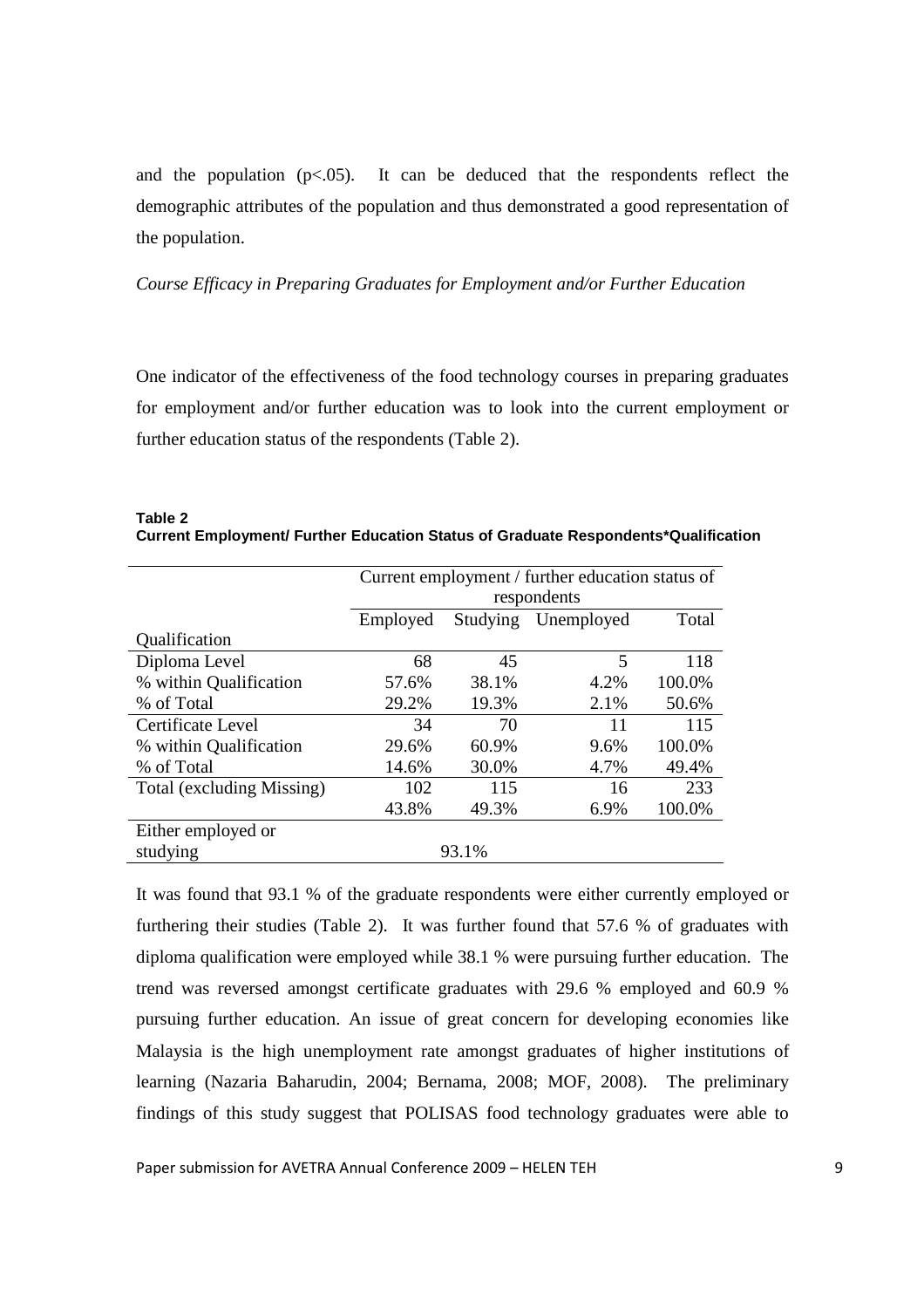enter the labour force or further their education. Nevertheless, more of those employed were diploma holders suggesting that the training obtained by certificate holders may be insufficient to meet the requirements of employers.

Figure 1 graphically presents the data on whether current jobs held by graduates were related to Food Technology training.



**Figure 1 Relatedness of Current Job to Food Technology Training** 

It is interesting to note that, of the 102 respondents currently in employment, slightly more than half of them viz. 52% held jobs related to their training. Of these, 16.6 % were certificate graduates and 35.4 % were diploma graduates (Figure 1). The rest of the respondents currently employed but in fields not related to Food Technology comprised of 16.6% certificate graduates and 31.4 % diploma graduates. Thus only about half of the employed graduates were working in fields related to their training regardless of their level of qualification. This suggests that graduates of these courses might have acquired some generic knowledge and skills that were transferable to the workplace regardless of field. It is anticipated that data from the semi-structure interviews conducted with some of these graduates will shed light into the type of generic knowledge and skills graduates and employers find useful.

Only 6.9 % of the graduate respondents were unemployed, two-thirds of whom were certificate graduates. Reasons given by the 16 respondents for unemployment included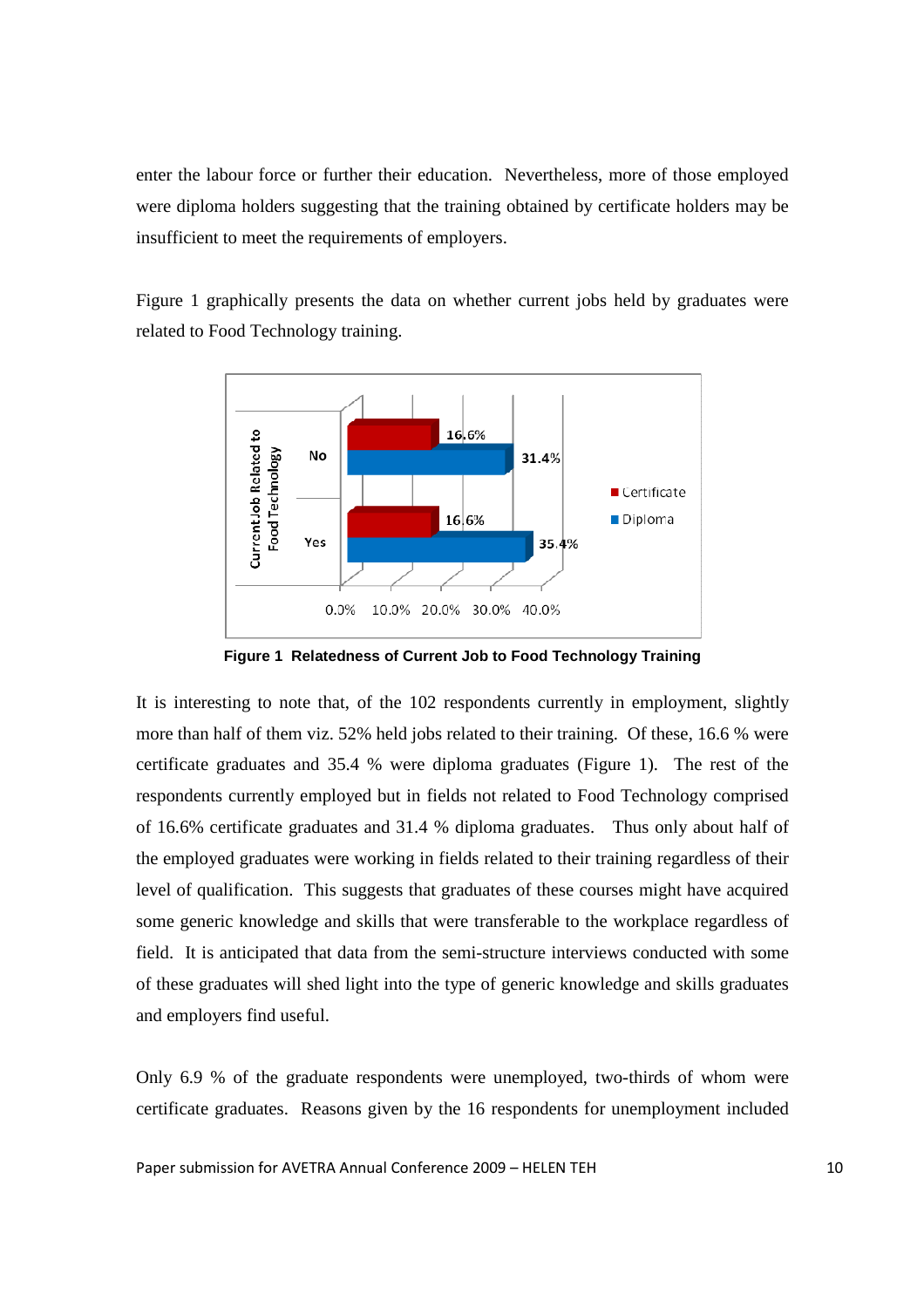still looking for a suitable job (9), lack of employment opportunities (2), wanting to further studies (3) and by choice (2).

Figure 2 illustrates if graduate respondents currently in institutions of higher learning were furthering their studies in fields related to food technology.



**Figure 2 Graduates' Field of Study during Further Education** 

Of the 115 pursuing further education, 93.0 % were in food technology related studies. Of this number, 60.0 % (69 respondents) were pursuing their Diploma in Food Technology at the Politeknik Sultan Haji Ahmad Shah while 34.8 % (40 respondents) were studying towards obtaining a degree in universities. 4.4 % were studying in fields as diverse as Accountancy, Sign Language and Pharmacy. It was obvious from these figures that both the certificate and diploma qualification facilitated further education in related fields. The certificate graduates in particular demonstrated a greater tendency to continue their studies as indicated by the fact that 60.9% of certificate graduates were involved in further education. As with the Australian VET Certificate I and II, the Certificate in Food Technology appeared to function more as a pathway to further study as such graduates typically did not obtain jobs in related fields (Woods, 2007).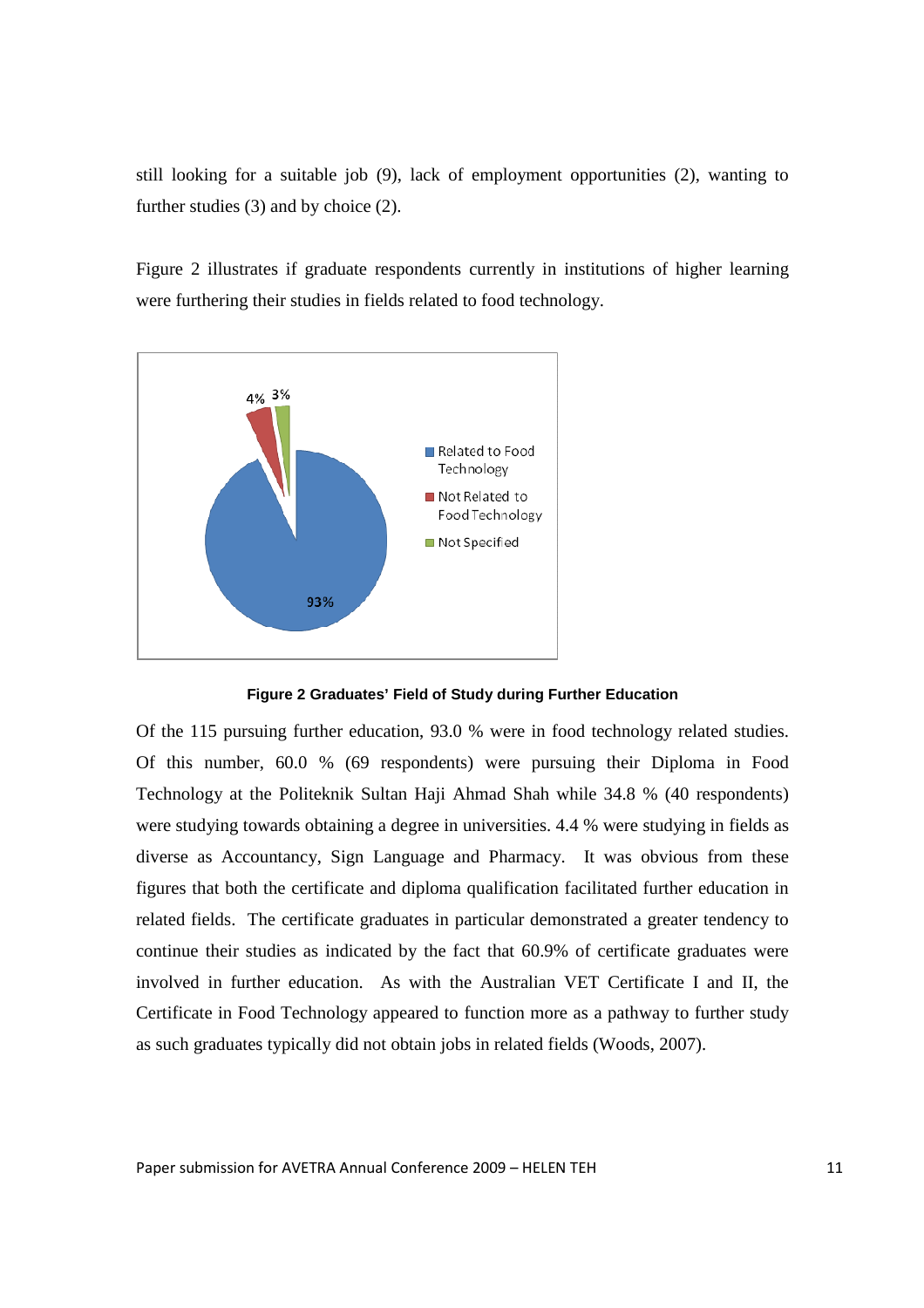A second indicator of on course efficacy would be to gauge both graduate and employer responses on 5-point Likert scale items on the Graduate Questionnaire and the Employer Questionnaire regarding course satisfaction and course efficacy. These responses are summarized in Figure 3 and 4.

Graduate ratings of satisfaction of overall quality of training received in 2002 from TAFE institutes in Australia ranged from 71% to 91 % (NCVER, 2006). This study similarly found that more than 90 % of the graduates ranked positively their satisfaction towards their course experiences in POLISAS (Figure 3). However, only 75 % of the graduates perceived the courses as having prepared them for employment. And only 65 % of the graduates perceived that the theory and the laboratory sections covered were adequate for employment. Nevertheless 86 % found the industrial training component where graduates were attached to industries for one semester, helped prepare them for employment. This reinforced the need for industries to be actively involved in the training of vocational education and training.



#### **Figure 3 Graduate Responses to Items on Course Efficacy in Preparing them for Employment and/or Further Education**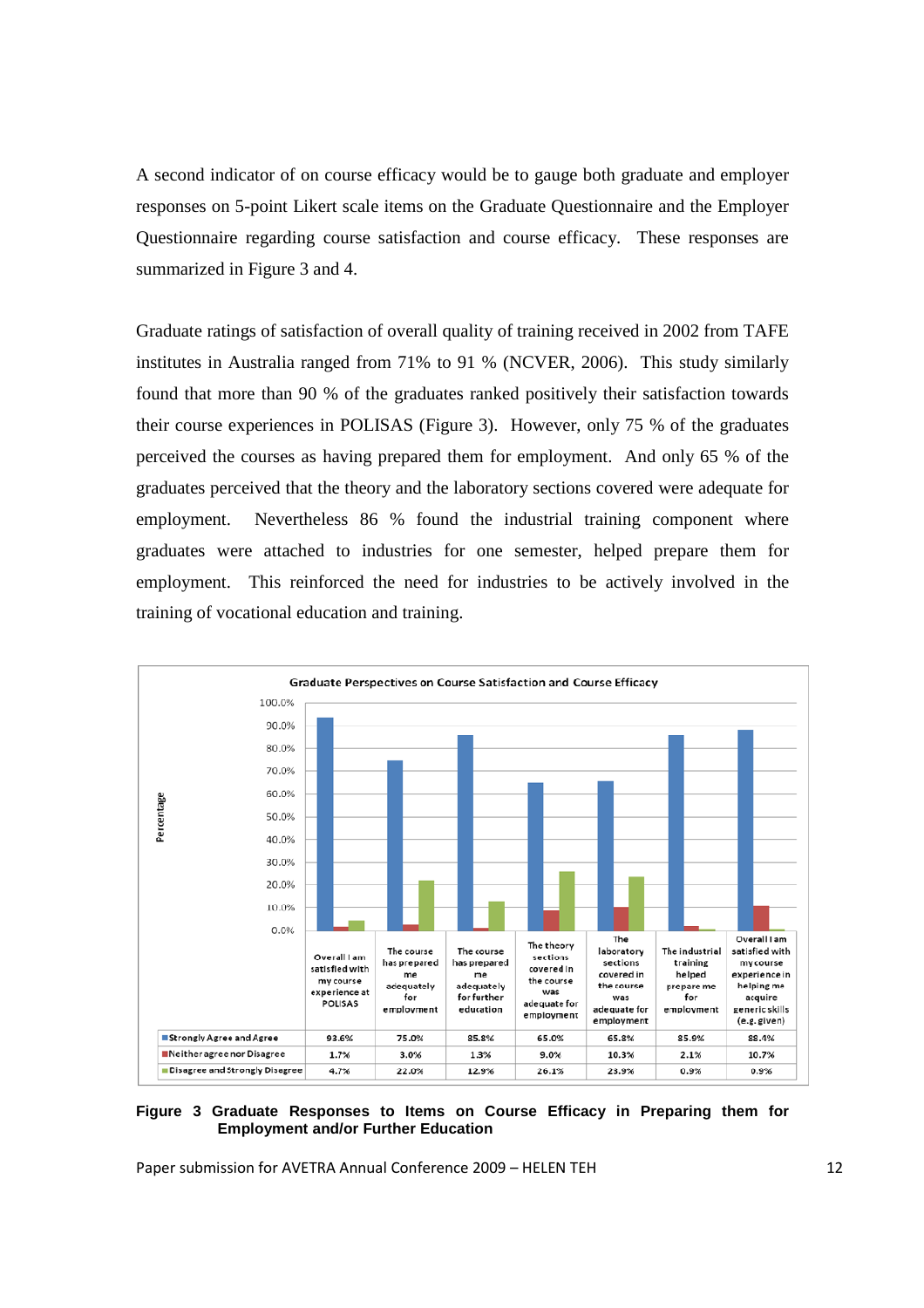Although all the employers were pleased with the training their employees have received (Figure 4), more than 50% of them perceived that the course has not adequately prepared certificate graduates for employment.

Further analysis found that certificate graduates themselves shared similar views. Only about 60% perceived that the theory and the laboratory sections of the course have adequately prepared them for employment. However, a majority of the employers (85%) perceived that the course had adequately prepared diploma graduates for employment. Diploma graduates themselves were slightly less optimistic, with about 70% of diploma graduates agreeing that the theory and laboratory sections have prepared them adequately for the workplace.

85.8% of the graduates, both certificates and diploma (87.8% and 83.9% respectively), agreed that the courses prepared them adequately for further education. It can be deduced therefore that the training that certificate graduates obtained was insufficient for the workplace but the qualification provided them with a stepping stone towards pursuing higher qualifications.

A similar pattern in employer perspectives was found for generic skills acquisition of graduates. Again employers perceived that diploma graduates have acquired generic skills better than the certificate graduates. 75 % agreed that the course had helped diploma graduates and 68.6% agreed that the course had helped certificate graduates acquire generic skills adequately. However, 88.4% of the graduates perceived that the courses had helped them acquire generic skills.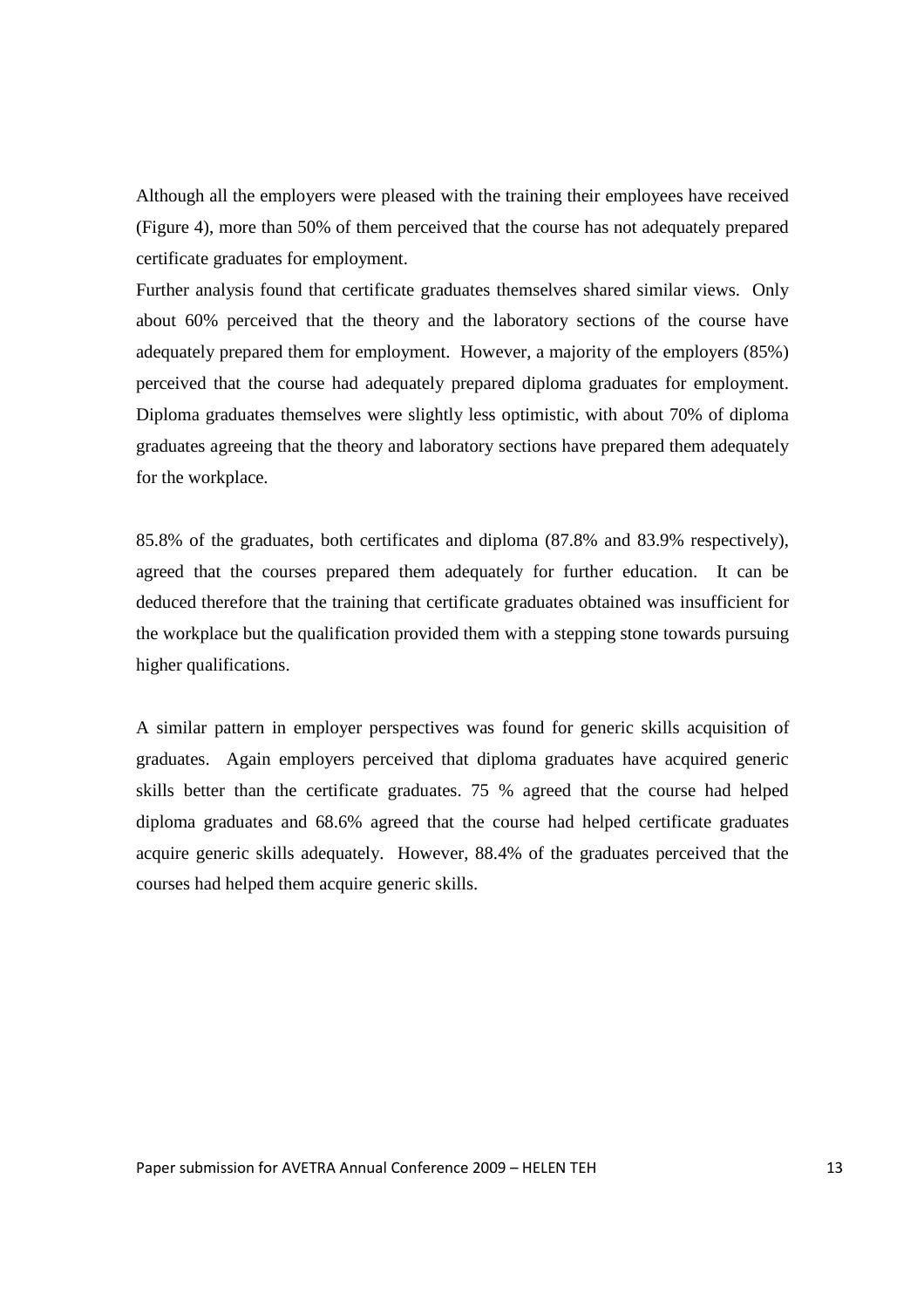

**Figure 4 Employer Responses to Items on Course Efficacy of Certificate and Diploma Holders.**

Graduates and employers were further requested to indicate the importance of a list of 18 attributes at the workplace (See Appendix 1), using a 5-point Likert scale; with 1 for *Very Low Importance* and 5 for *Very High Importance*. These attributes included both generic and non-generic skills. All the graduates and employers ranked the 18 attributes as either of High or Very High Importance. It is heartening to note that graduates are now aware that generic skills are equally important, if not more important than knowledge and skills, for the workplace.

When graduates' perspectives were compared with employers' perspectives for all the 18 attributes using the Mann-Whitney U test, 4 attributes showed statistically significant differences namely *Oral Communication Skills, Written Communication Skills, Effective Use of ICT Technology and Creative and Critical Thinking Skills (Table 3, p<0.05).* Graduates perceived these attributes as Highly Important, employers a little less so. Yet, in the interviews carried out with the employers, the lack of Oral Communication skills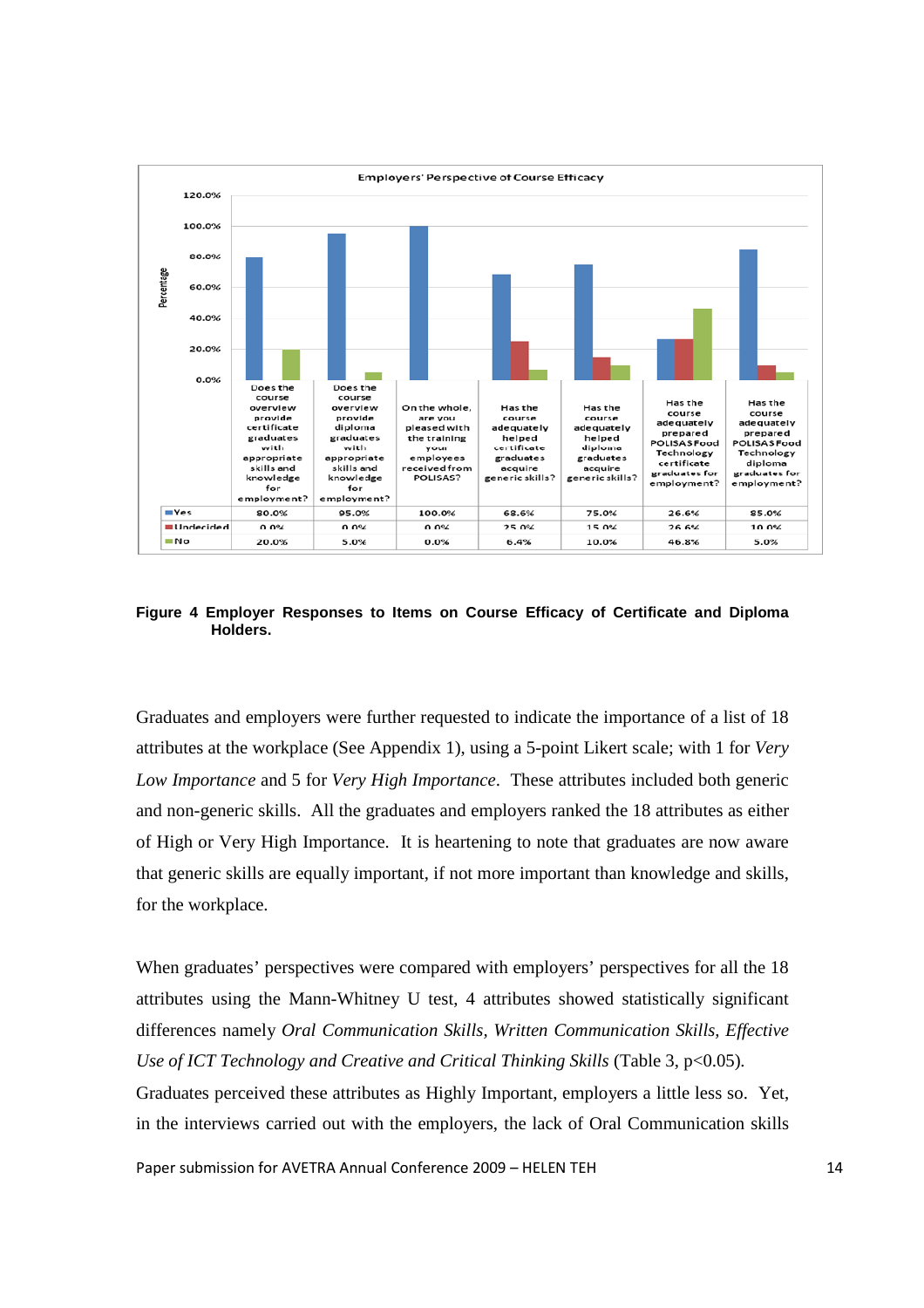and Written Communication skills amongst graduates were consistently highlighted. Data analysis is still ongoing but it is anticipated that in-depth analyses of both the quantitative and qualitative data will yield more insight to the implications of these findings for practice and policy making. Of interest would be comparisons of employer ratings on graduate generic skill attributes with graduate ratings of their own generic skill attributes. Some of these implications include a better understanding of how graduates' perspectives compare with that of employers' perspectives, and the implications such understanding might have on education and training, particularly TVET.

**Table 3** 

**A Comparison of Graduate and Employer Perspectives on the Importance of 18 Attributes to the Workplace** 

|                        | Importance of Attributes at the Workplace |                          |                         |                          |  |
|------------------------|-------------------------------------------|--------------------------|-------------------------|--------------------------|--|
|                        | d. How                                    | e. How                   | h. How                  | p. How                   |  |
|                        | important is                              | important is             | important is            | important is             |  |
|                        | oral<br>communication                     | written<br>communication | effective use<br>of ICT | creative and<br>critical |  |
|                        | skills?                                   | skills?                  | Technology?             | thinking                 |  |
|                        |                                           |                          |                         | skills?                  |  |
| Mann-Whitney U         | 1344.000                                  | 1507.500                 | 1607.000                | 1710.500                 |  |
| Wilcoxon W             | 1554.000                                  | 1717.500                 | 1817.000                | 1920.500                 |  |
| Z                      | $-3.446$                                  | $-2.899$                 | $-2.463$                | $-2.161$                 |  |
| Asymp. Sig. (2-tailed) | .001                                      | .004                     | .014                    | .031                     |  |
| Mean for graduates     | 4.42                                      | 4.25                     | 4.20                    | 4.39                     |  |
| Mean for employers     | 3.75                                      | 3.70                     | 3.70                    | 3.85                     |  |

# **Summary of the preliminary findings**

- 93.1 % of the graduates were either currently employed or furthering their education. 60.9 % of the certificate respondents continue their studies in the same institution to obtain their diploma in food technology.
- Only slightly more than half the employed graduates were working in fields related to their training.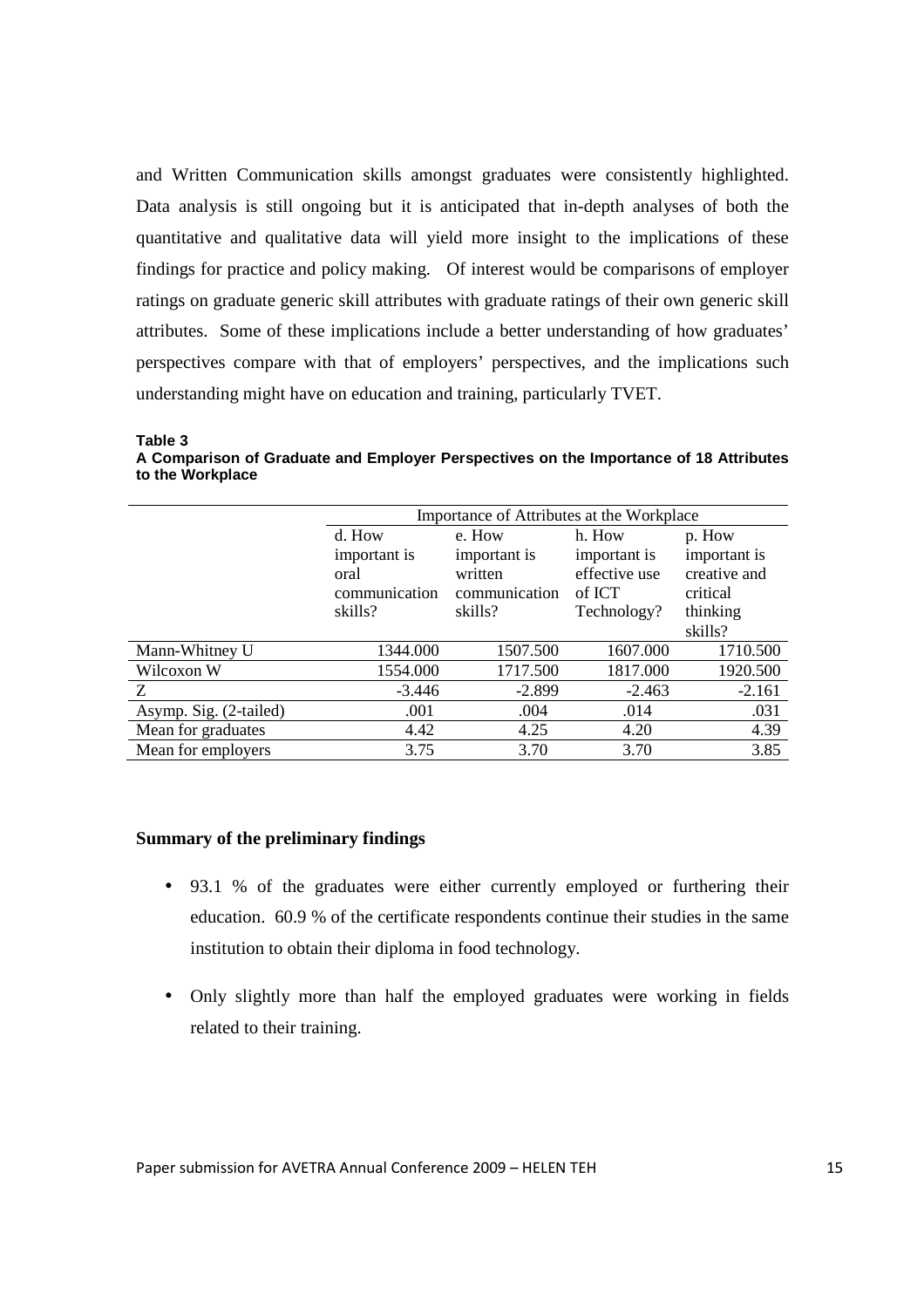- Both graduates and employers have ranked the courses positively with regards to their efficacy in preparing graduates for employment, further education and the acquisition of generic skills.
- Employers found diploma graduates more ready for the workplace.

# **References**

- ANTA (Australian National Training Authority). (2003a). Shaping our future: Australia's national strategy for vocational education and training 2004 - 2010. Retrieved 1 March 2008, from http://www.dest.gov.au/NR/rdonlyres/98206EC7-3B9A-4A58-991F-4F28010BF825/16445/national\_strategy.pdf
- ANTA (Australian National Training Authority). (2003b). Annual National Report of the Australian Vocational Education and Training System 2002 Vol. 3. Retrieved 1 April 2008, from http://www.dest.gov.au/NR/rdonlyres/912734A5-2AD6-4156-A7FA-79C98DB6184A/10791/ANRVol3.pdf
- Banta, T. W., Lund, J. P., Black, K. E., & Oblander, F. W. (1996). Assessment in Practice : Putting principles to work on college campuses. San Francisco, Calif.: Jossey-Bass.
- Bernama. (4 November 2008). 12,000 graduan dilatih bawah GEMS, 18,000 jawatan kritikal swasta diisi secara kontrak. Utusan Malaysia. Retrieved 12 April 2009, from http://utusan.com.my/utusan/info.asp?y=2008&dt=1104&pub=Utusan\_Malaysia&sec= Terkini&pg=bt\_19.htm
- BPP (Bahagian Pengurusan Politeknik). (2006). Kajian Pengesanan Graduan Politeknik 2005: Kementerian Pengajian Tinggi Malaysia.
- BPP (Bahagian Pengurusan Politeknik). (2007). Kajian Pengesanan Graduan Politeknik 2006: Kementerian Pengajian Tinggi Malaysia.
- Brand, B. (1994). The political challenge of reforming vocational and technical education: A case study from the United States. In OECD (Ed.), (pp. 19 - 26). Paris: OECD.
- CHEQ (Centre of Higher Education Quality). (2004). Monash University Employer Survey Report (Part 1: Summary Report). Retrieved 5 September 2007, from www.adm.monash.edu.au/cheq/reports/employer-survey/part1/overall-part1.pdf
- Clark, T. (2005). Lifelong, life-wide or life sentence? Australian Journal of Adult Learning, 45(1), 47.
- Clayton, B., Blom, K., Meyers, D., & Bateman, A. (2003). Assessing and certifying generic skills: What is happening in vocational education and training? Retrieved 1 March 2008, from http://www.ncver.edu.au/research/proj/nr1008.pdf
- Curtis, D., & McKenzie, P. (2001). Employability skills for Australian industry : literature review and framework development. In Australian Council for Educational Research & Australia Dept of Education Science and Training (Eds.). Canberra: Dept of Education, Science and Training, 2001. Dept of Education, Science and Training.
- Dai, R. (2000). Technical and Vocational Education in China: History, Educational System and Achievements, Opportunities and Challenges. Paper presented at the Working Knowledge: Productive Learning at Work International Conference, University of Technology, Sydney on December 10 - 13, 2000.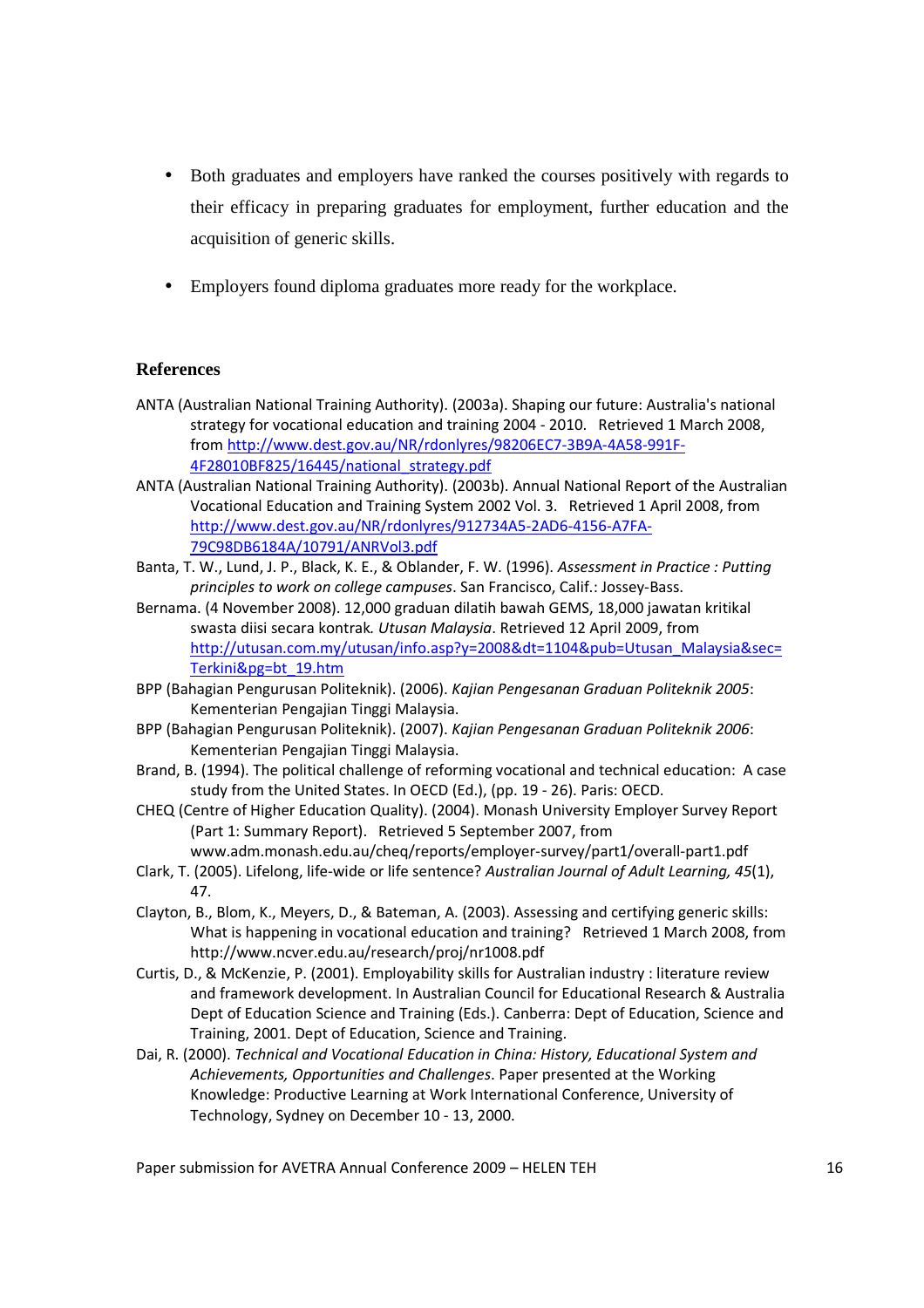- DEST (Australian Government Department of Education Science and Training. (2004). The Development of Education - National Report of Australia. Retrieved 14 June 2007, from http://www.ibe.unesco.org/International/ICE47/English/Natreps/Nrep\_main.htm
- DEST (Department of Education Science and Training). (2002). Employability Skills for the Future. March 2002. Retrieved 10 January 2008, from http://www.dest.gov.au/archive/ty/publications/employability\_skills/part1.pdf
- DfES (Department for Education and Skills). (2003). 21st Century Skills: Realising Our Potential Individuals, Employers, Nation. Retrieved 10 January 2008, from http://www.dfes.gov.uk/skillsstrategy/uploads/documents/21st%20Century%20Skills.p df
- DPCCE (Department of Polytechnic and Community College Education). (Undated). Strategic Plan 2005 - 2010: To be the Best - A New Beginning.
- Fretwell, D. (2003). A framework for evaluating vocational education and training (VET). European Journal of Education, 38(2), 177.
- Gallagher, M. (1998). The CEQ delivering higher quality outcomes for the higher education sector. Paper presented at the Course Experience Questionnaire Symposium 1998, The University of New South Wales.
- GCA (Graduate Careers Australia). (2007). Graduate Course Experience 2006: The Report of the Course Experience Questionnaire.
- Goh, C. T. (1997). Shaping Our Future: Thinking Schools, Learning Nation. Paper presented at the 7th International Conference on Thinking, Suntec City Convention Centre Ballroom, Singapore.
- Green, A. (2004). High Skills, Competitiveness and Social Cohesion in East Asia.
- Guest, G. (2007). Lifelong learning from a European perspective. Training Journal, 28.
- Hoey, J. J., & Gardner, D. C. (1999). Using Surveys of Alumni and Their Employers to Improve an Institution. New Directions for Institutional Research, 1999(101), 43-59.
- IBHE (Illinois Board of Higher Education). (2004). The Illinois Commitment: A Policy Framework for Illinois Higher Education. Retrieved 1 March 2008, from http://www.ibhe.org/Board/agendas/2004/December/IllinoisCommitment04.pdf
- MCEETYA. (1999). The Adelaide Declaration on National Goals for Schooling in the Twenty-First Century. Retrieved 7 January 2008, from

http://www.mceetya.edu.au/mceetya/nationalgoals/natgoals.htm

- McInnis, C., Griffin, P., James, R., & Coates, H. (2001). Development of the Course Experience Questionnaire (CEQ). Canberra: Department of Education, Training and Youth Affairs.
- Misko, J. (2006). Vocational Education and Training in Australia, the United Kingdom and Germany. Adelaide: NCVER, Australia.
- Mitchell, C. (2007). Workforce Readiness Initiative (No. E-0014-07-RR). USA: The Conference Board, Inc.
- MOE (Malaysia Ministry of Education). (2004). The Development of Education National Report of Malaysia. International Conference of Education Retrieved 14 June 2007, from http://www.ibe.unesco.org/International/ICE47/English/Natreps/Nrep\_main.htm
- MOF (Malaysia Ministry of Finance). (2008). Ucapan Menggulung Perbahasan Bajet 2009 di Peringkat Dasar Bagi Kementerian Kewangan di Dewan Rakyat. Retrieved 12 April 2009, from

http://www.treasury.gov.my/index.php?option=com\_content&view=article&id=1012:u capan-penggulungan-bajet-2009&catid=53:ucapan&Itemid=251&lang=en

MOHE (Ministry of Higher Education Malaysia). (2007). Pelan Strategik Pengajian Tinggi Negara: Perletakan Asas Melangkaui 2020 (National Higher Education Strategic Plan: Laying The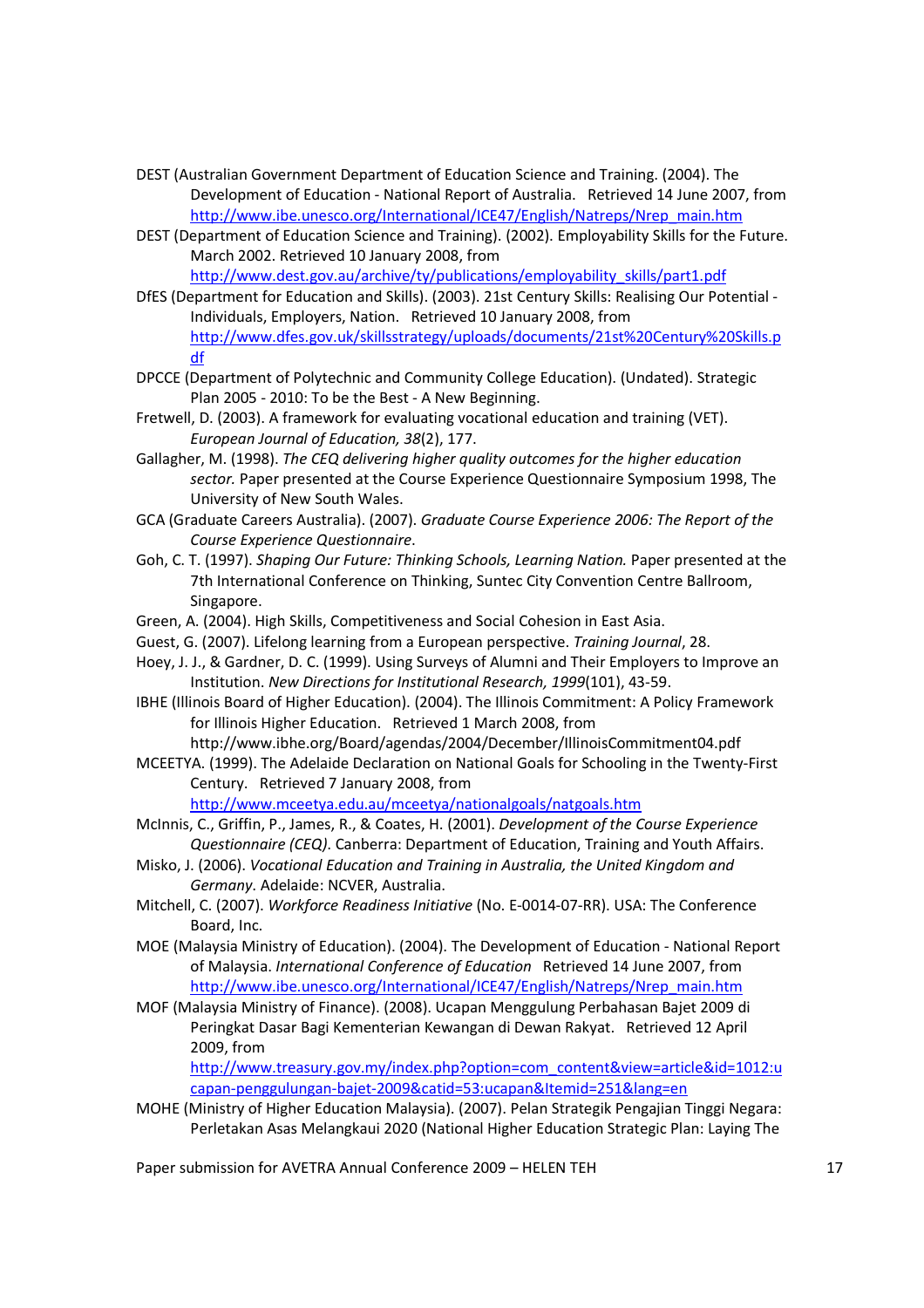Foundation Beyond 2020). Retrieved 31 March 2008, from www.mohe.gov.my/transformasi

- Nazaria Baharudin. (2004). Unemployed Graduates: Pre and Post 1997 Crisis. Journal of the Department of Statistics, Malaysia, 104, 27 - 42.
- NCEE (National Center on Education and the Economy). (2007). Tough Choices or Tough Times (Executive Summary). Retrieved 10 January 2008, from http://skillscommission.org/pdf/exec\_sum/ToughChoices\_EXECSUM.pdf
- NCVER. (2006). A profile of TAFE institutes. Retrieved 31 May 2007, from http://www.ncver.edu.au/publications/1672.html
- POLISAS (Politeknik Sultan Haji Ahmad Shah). (2003). Politeknik Sultan Haji Ahmad Shah 2003 Annual Report. Kuantan: Politeknik Sultan Haji Ahmad Shah, Kuantan, Pahang, Malaysia.
- Rahimah, H. A. (1998). Educational development and reformation in Malaysia: past, present and future. Journal of Educational Administration, 36(5), 462.
- Rajmah Hasan Shirat (2002). Universiti Punca Graduan Menganggur? Utusan Malaysia, 13 Ogos 2002. Utusan Melayu (M) Berhad.
- Stufflebeam, D. L. (2003a). The CIPP Model for Evaluation. In T. Kellaghan & D. L. Stufflebeam (Eds.), International Handbook of Educational Evaluation Part One (pp. 31 - 62). Dordrecht ; Boston: Kluwer Academic Publishers.
- Stufflebeam, D. L. (2003b). The CIPP Model for Evaluation. Paper presented at the 2003 Annual Conference of the Oregon Program Evaluators Network (OPEN). Retrieved 28 April 2008, from http://www.wmich.edu/evalctr/pubs/CIPP-ModelOregon10-03.pdf
- Teo, C. H. (1998). Talking Points for the 1998 World Economic Forum Annual Meeting by the Minister of Education. Educating Tomorrow's Global Citizen: What Should We Be Teaching Today's Youth. Retrieved 17 January 2008, from http://www.moe.gov.sg/speeches/1998/030298.htm
- Townsend, R., Waterhouse, P., & Malloch, M. (2005). Getting the job done: How employers use and value accredited training leading to a qualification (Formal report).
- Uhalde, R., Strohl, J., & Simkins, Z. (2006). America In the Global Economy. Retrieved 10 January 2008, from

http://skillscommission.org/pdf/Staff%20Papers/America\_Global\_Economy.pdf

UNEVOC (UNESCO International Centre for Technical and Vocational Education and Training), & UIS (UNESCO Institute of Statistics). (2006). Participation in Formal Technical and Vocational Education and Training Programmes Worldwide: An Initial Statistical Study. Retrieved 7 March 2008, from

http://www.unevoc.net/fileadmin/user\_upload/pubs/UNEVOC\_UIS\_Report.pdf

- WADET (Western Australia department of Education and Training). (2006). The Future Now 2006 - 2010: The roles, knowledge and skills requirements of the VET practitioner.
- Wang, Y. (2007). Lifelong learning key to economic development. China Daily, p. 4, from http://proquest.umi.com/pqdweb?did=1291109631&Fmt=7&clientId=20806&RQT=309 &VName=PQD
- Woods, D. (2007). The role of VET in helping young people's transition into work: At a glance. Retrieved 13 February 2009, from http://www.ncver.edu.au/publications/1725.html